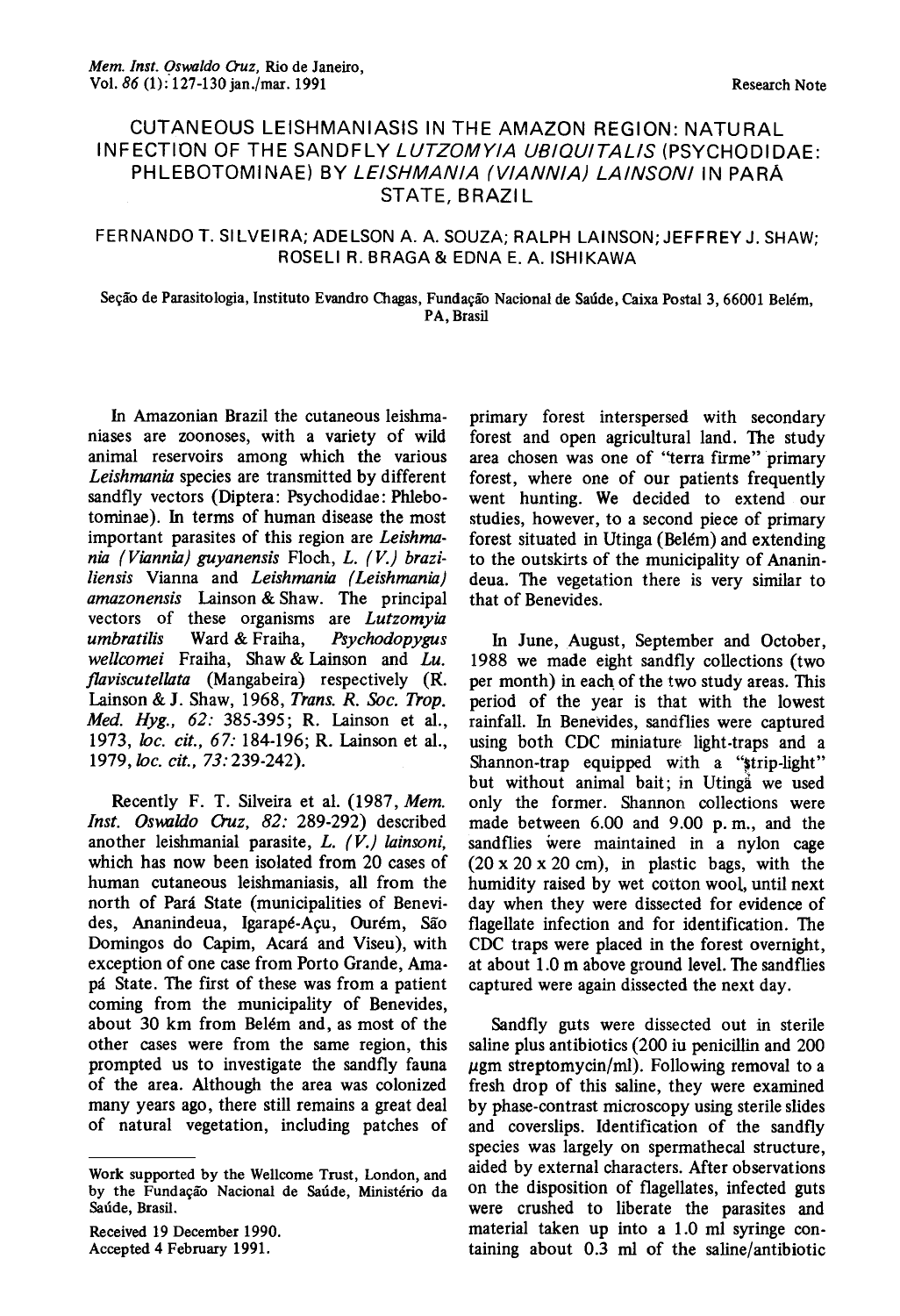## TABLE

| <b>Species</b><br>Lu. nordestina | Trapping<br>site<br><b>Benevides</b> | No.<br>exam.<br>22 | No.<br>infec. | Isolation in<br>Hamster-Culture |         | Parasite          |
|----------------------------------|--------------------------------------|--------------------|---------------|---------------------------------|---------|-------------------|
|                                  |                                      |                    |               |                                 | $+ (2)$ | Trypanosoma sp.   |
| Ps davisi                        | <b>Benevides</b>                     | 98                 |               |                                 |         |                   |
| Ps. paraensis                    | <b>Benevides</b>                     | 169                |               | $+ (1)$                         | $+ (1)$ | Leishmania naiffi |
| Lu. gomezi                       | <b>Benevides</b>                     | 144                |               | -                               |         |                   |
| Lu. aragaoi                      | Utinga                               | 24                 |               |                                 |         |                   |
| Lu. brachipyga                   | Utinga                               | 33                 |               |                                 |         |                   |
| Lu. yuilli yuilli                | Utinga                               |                    |               |                                 |         |                   |
| Lu. antunesi                     | Utinga                               | 21                 |               |                                 | $+ (1)$ | Trypanosoma sp.   |
| Ps. avrozai                      | Utinga                               |                    |               | ٠                               | ۰       | L. naiffi         |
| Lu. ubiquitalis                  | Utinga                               | 375                | 9             | $+ (8)$                         | $+ (8)$ | L. lainsoni       |

lsolation and identification of intestinal flagellates found in phlebotomine sandflies captured in Benevides and Utinga. Pará State. Brazil. 1988

solution. This was used to inoculate two tubes of Difco 845 blood-agar medium (B. C. Walton et al., 1977, *J. Parasitol.*, 63: 1118-1119) by passing the needle directly through the rubber caps. which had previously been swabbed with 70% ethyl alcohol. Remaining material was inoculated into the dorsal surface of the back feet of two hamsters.

A total of I ,924 female sandflies were captured in the two areas:  $780$  (40.5%) from Benevides and  $1,144$  (59.5%) from Utinga.

In Benevides we identified 27 different species of sandflies, the following being the most prevalent: Psychodopygus paraensis (Costa Lima) (21.6%); Lu. gomezi (Nitzulescu)  $(18.4\%)$ ; Ps. geniculatus (Mangabeira)  $(13.3\%)$ ; Ps. davisi (Root) (12.5%); Ps. ayrozai (Barreto & Coutinho) (8.4%) and Lu. ubiquitalis (Mangabeira) (6.4%).

In Utinga 29 species were recorded, but only Lu. dasypodogeton (Castro) (43.9%) and Lu. ubiquitalis (32.7%) were found in any great number.

Results of dissections (Table)  $-$  In Benevides the 780 dissected sandflies revealed intestinal flagellates in Lu. nordestina (Mangabeira), Ps. davisi, Ps. paraensis and Lu. gomezi. No infections with  $L.$  (V.) lainsoni were found, but an unidentified trypanosome was isolated in culture from Lu. nordestina and Leishmania  $(V<sub>1</sub>)$  naiffi Lainson & Shaw from Ps. paraensis.

In Utinga  $16$  of the 1,144 dissected sandflies showed intestinal flagellates.  $L.$   $(V.)$  lainsoni

was isolated from 8 out of 9 infected specimens of Lu. ubiquitalis, both in culture and hamsters.

The total number of Lu. ubiquitalis examined from both trapping-sites was 425 (50 from Benevides and 375 from Utinga). The proven infection-rate with  $L.$  (V.) lainsoni was thus 1.9%. Most of the infections were very heavy, with free elongated promastigotes packing the midgut. Rosettes of short, stumpy flagellates were attached to the pylorus wall (Fig. 1) and  $extended$  into the ileum  $-$  developmental pattern characteristic of leishmanias of the subgenus Viannia Lainson & Shaw (1987, in The Leishmaniases in Biology and Medicine eds. W. Peters & R. Killick-Kendrick, Academic Press, London,  $120 p$ ).

Growth of the parasites in the blood-agar medium was luxuriant, producing large promastigotes with the excessively elongated fIagelium commonly shown by  $L.$   $(V.)$  lainsoni. Intradermal inoculation of the fIageliates from the infected sandflies into the feet of hamsters produced conspicuous nodular lesions two months later, and these contained abundant amastigotes. In Giemsa-stained smears these showed the frequent fusiform shape and voluminous kinetoplast, typical of  $L$ .  $(V)$ lainsoni. Morphological identification was confirmed by the isoenzyme profiles of the eight isolations, which proved to be indistinguishable from that of our type strain  $MHOM/BR/81/$  $M6426$  (Benevides) (Fig. 2). Finally, all eight isolates failed to react with monoclonal antibodies produced against  $L$ . (V.) guyanensis,  $L$ .  $(V)$  braziliensis and  $L. (V)$  panamensis.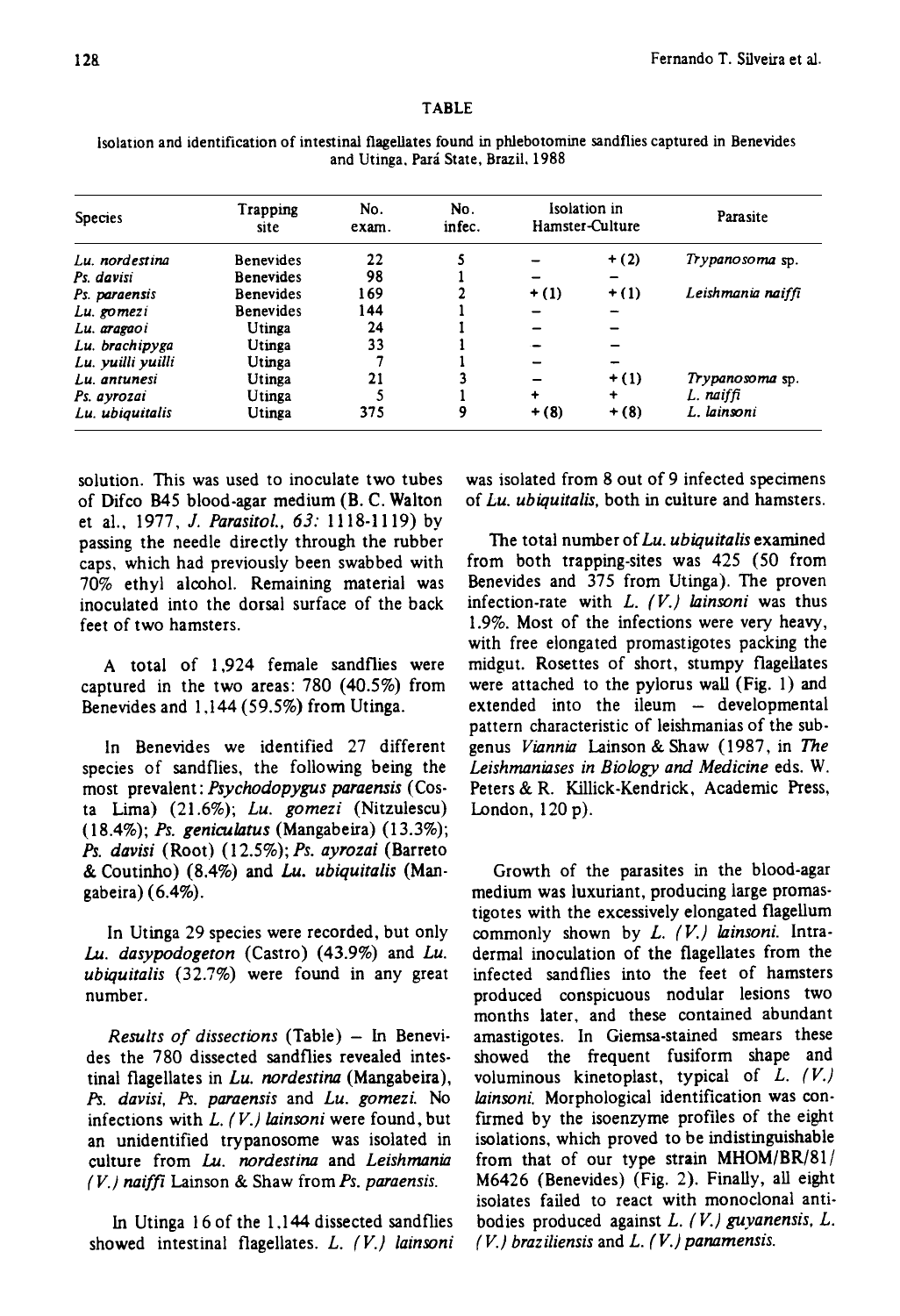

Fig. 1: photomicrograph of the hind gut triangle (pylorus) of a female specimen of Lutzomyia ubiquitalis naturally infected with L.  $(V)$  lainsoni. Note large numbers of flagellates, often in rosettes, attached to the wall of the hindgut.  $py = pylorus$ ; il = ileum; mg =midgut.



Fig. 2: polaroid photograph of the enzyme profiles (enzyme electrophoresis) of the eight isolates of Leishmania from Lutzomyia ubiquitalis, all indistinguishable from that of the type strain of L. (V.) lainsoni MHOM/BR/81/ M6426, Benevides, Pará. Four of 10 enzymes used are shown: (A) MPI, (B) 6PGDH, (C) GPI and (D) G6PD. Order of parasites from left to right are: (1) L. (L.) amazonensis, (2) L. (V.) guyanensis, (3) L. (V.) braziliensis, (4 and 13) L.  $(V)$  lainsoni, type strain and (from 5 to 12) L.  $(V)$  lainsoni isolated from Lu. ubiquitalis. Scale: distance between the points of origin of each parasite = aproximately 1.0 cm.